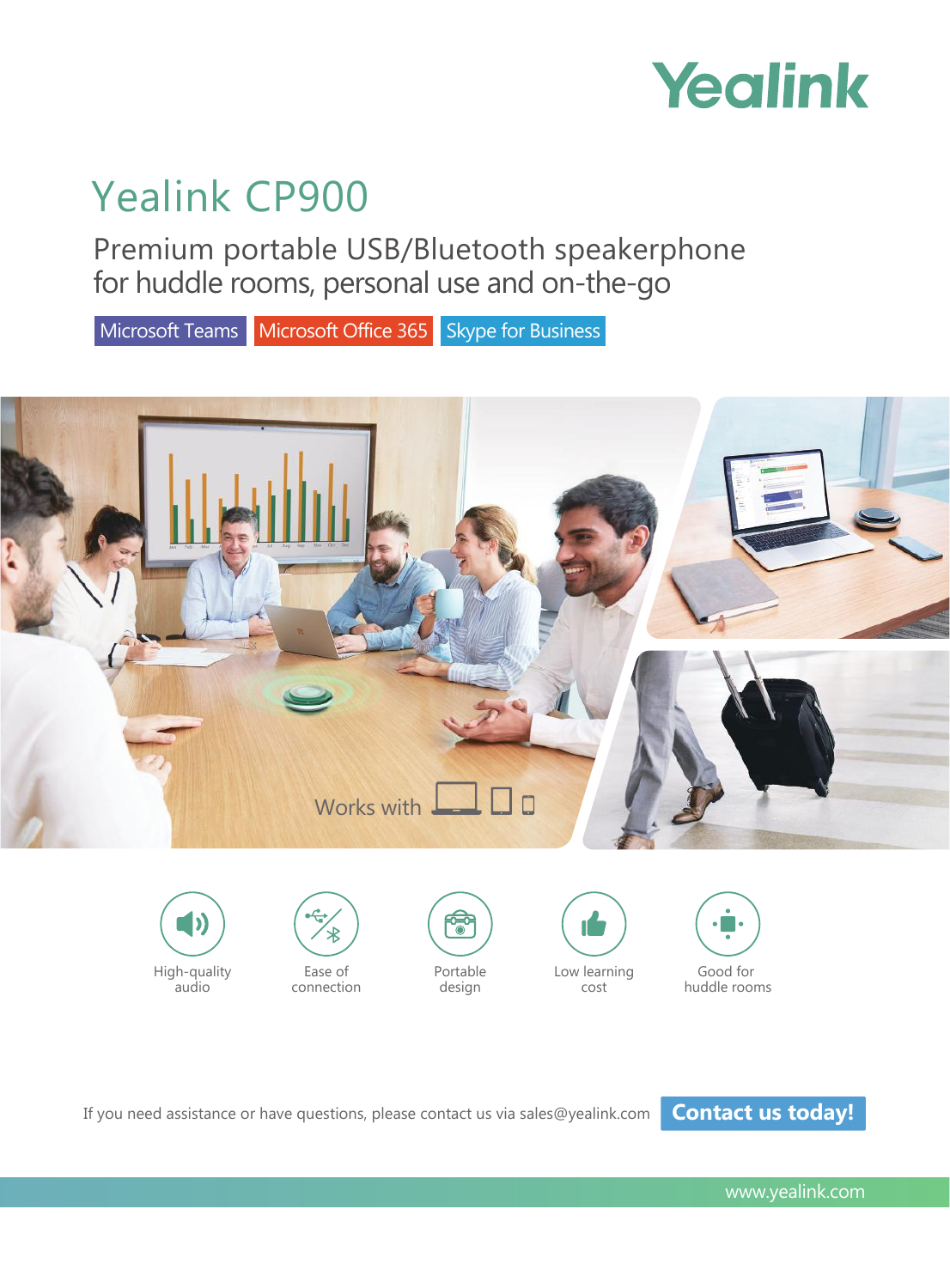## Portable design

Mobile, elegant and light (320g) design, the CP900 is ideal for on-the-go business professionals for storage in a suitcase.



# High-quality audio

- · Wideband audio, HD voice and six-microphone beamforming for a premium full-duplex experience all make it easier to be heard and involved in the meeting.
- · Enjoy crystal-clear sound thanks to Yealink's distraction-free HD audio technology, which includes AEC, NS and DSP.



Six-microphone beamforming

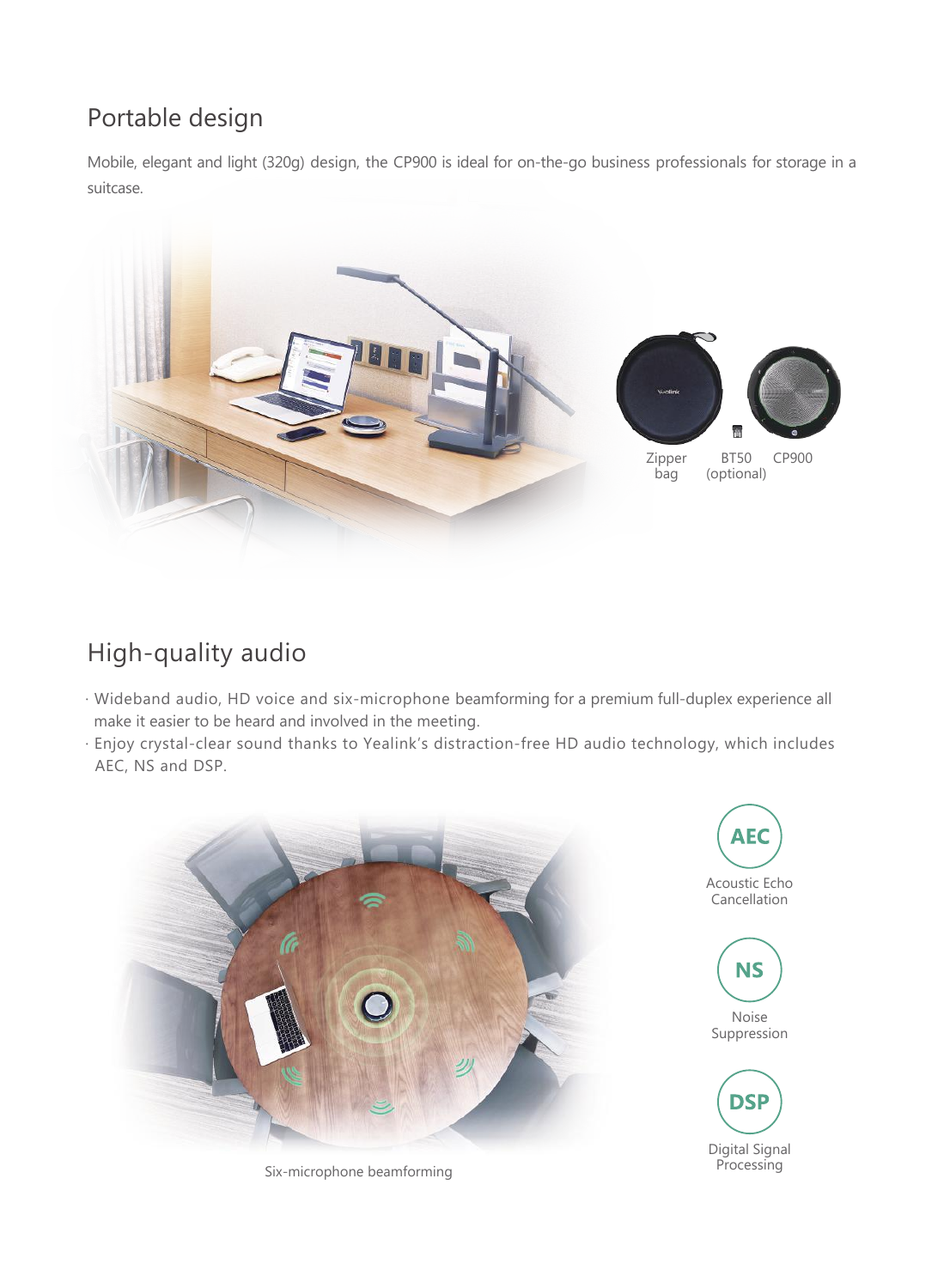### Ease of connection

Simple plug-and-play USB or Bluetooth connections to computers, smartphones and tablets.



### Touchable smart button

Multiple buttons for full call-control compatibility offer a low-learning-cost experience and call effectiveness.

Deep integration with Microsoft Teams includes a dedicated Teams button, making it easier for users to achieve Teams collaboration.